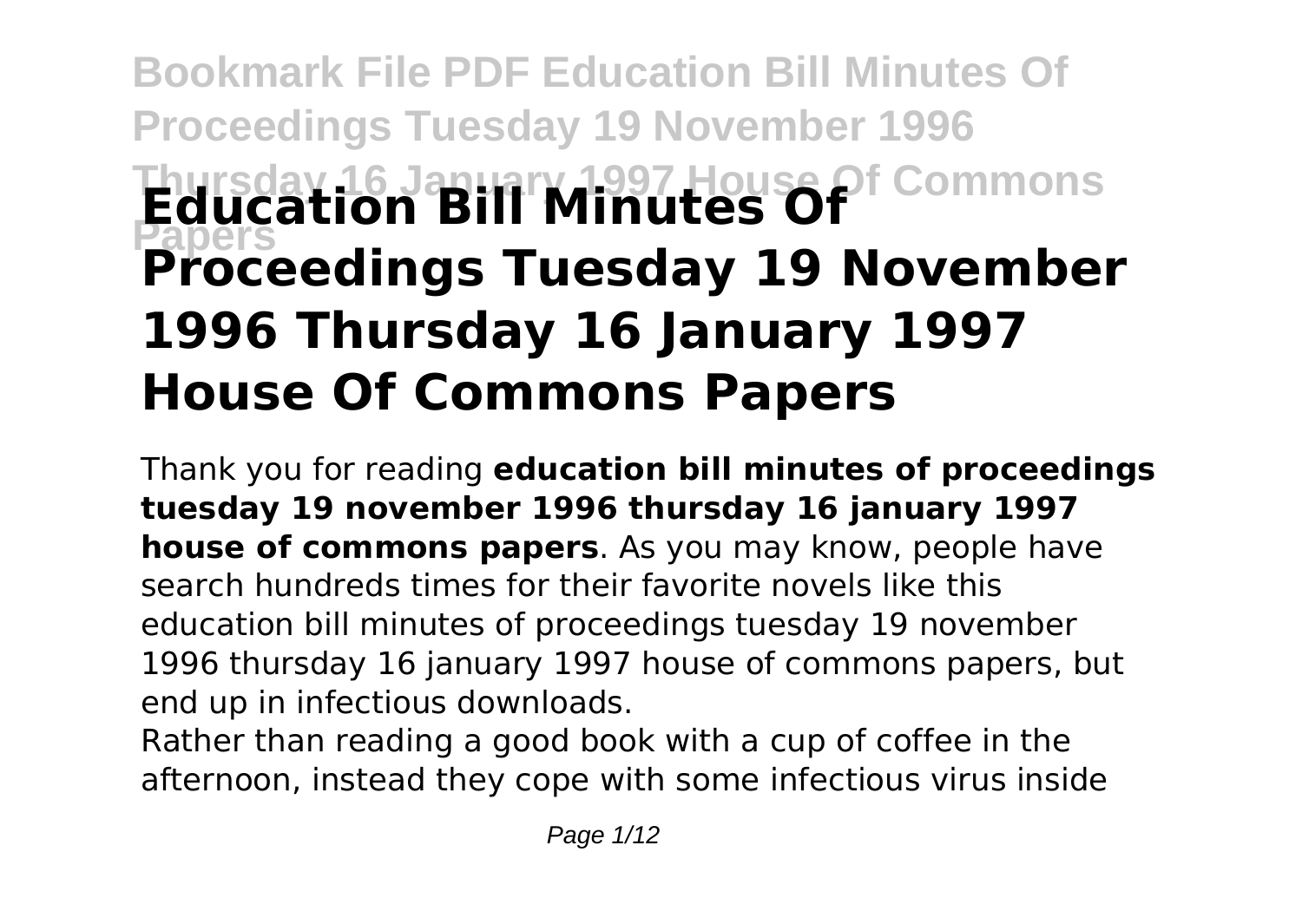## **Bookmark File PDF Education Bill Minutes Of Proceedings Tuesday 19 November 1996** their desktop computer. Ty 1997 House Of Commons **Papers**

education bill minutes of proceedings tuesday 19 november 1996 thursday 16 january 1997 house of commons papers is available in our digital library an online access to it is set as public so you can download it instantly.

Our book servers hosts in multiple countries, allowing you to get the most less latency time to download any of our books like this one.

Kindly say, the education bill minutes of proceedings tuesday 19 november 1996 thursday 16 january 1997 house of commons papers is universally compatible with any devices to read

Open Library is a free Kindle book downloading and lending service that has well over 1 million eBook titles available. They seem to specialize in classic literature and you can search by keyword or browse by subjects, authors, and genre.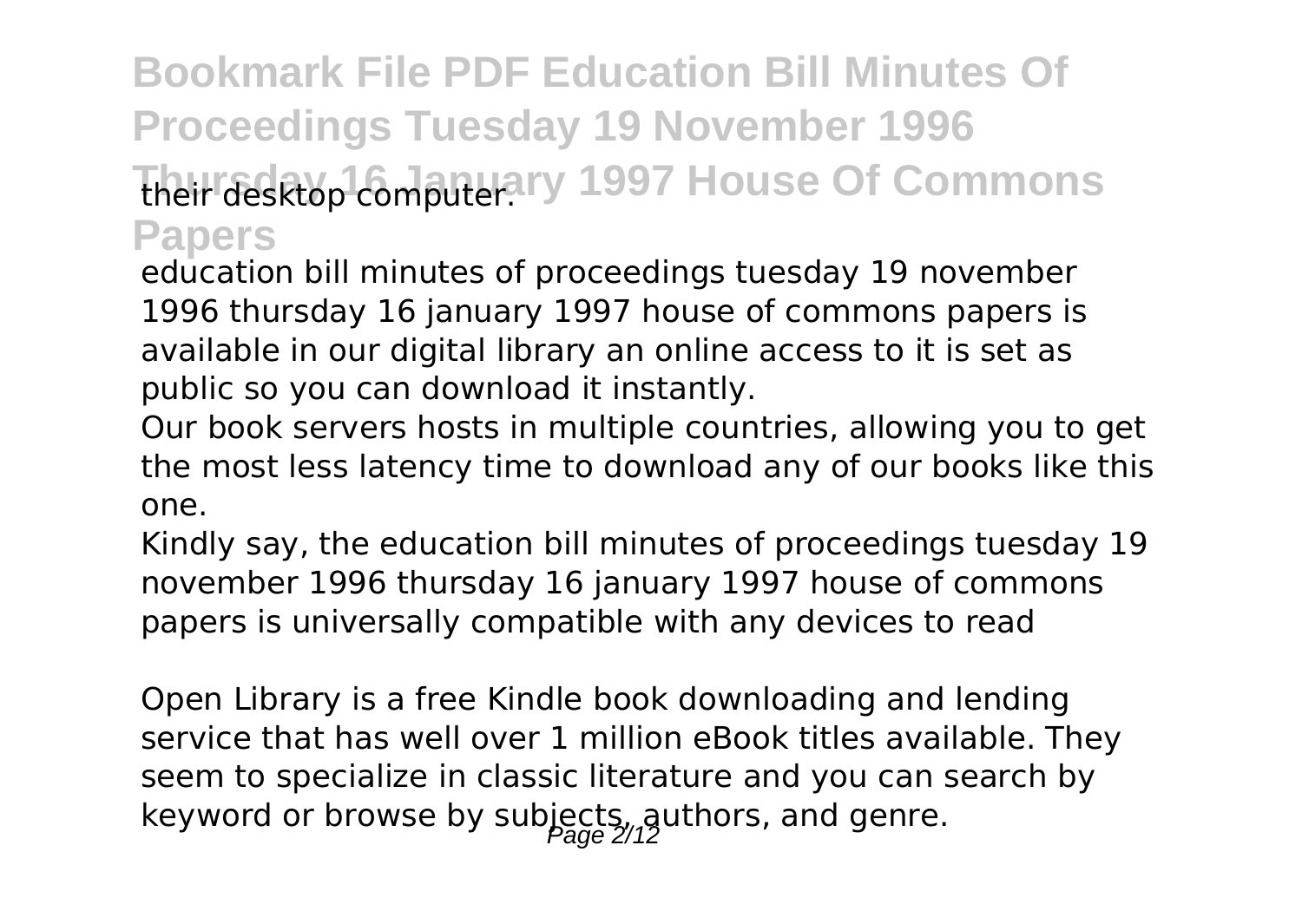## **Bookmark File PDF Education Bill Minutes Of Proceedings Tuesday 19 November 1996 Thursday 16 January 1997 House Of Commons**

### *<u>Education Bill Minutes Of Proceedings</u>*

views on the Domestic Abuse and Family Proceedings Bill. 8.6 The Committee noted a copy of correspondence from the Committee for Communities to the Minister for Education forwarding a briefing paper from Solace NI on the impact of covid-19 on local councils. 8.7 The Committee noted correspondence from Parentkind seeking to brief the

### **COMMITTEE FOR EDUCATION Minutes of Proceedings**

The Congressional Record is the official daily record of the debates and proceedings of the U.S. Congress. The Daily Digest summarizes floor and committee actions in the Senate and the House of Representatives, is an index to the day's proceedings.

### **Congressional Record | Congress.gov | Library of Congress** Page 3/12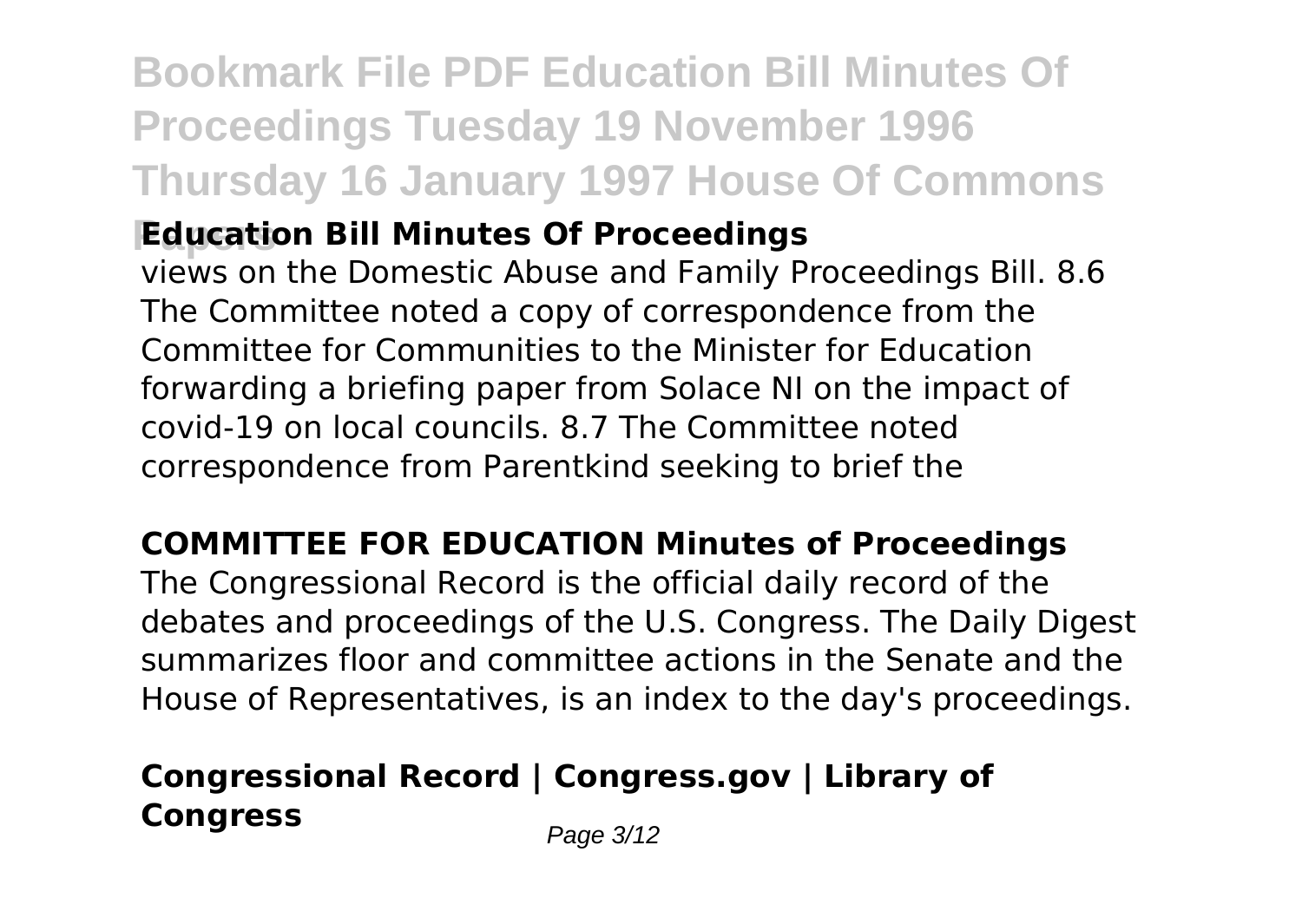**Bookmark File PDF Education Bill Minutes Of Proceedings Tuesday 19 November 1996** The Minutes of Meeting 44 of 9 May 2019 be confirmed. Question put and passed. 2. BUSINESS ARISING FROM PREVIOUS MINUTES On 9 May 2019 the Assembly agreed to extend the report date for the Committee's inquiry into the Youth Justice and Related Legislation Amendment Bill to 6 August 2019. 3. YOUTH JUSTICE AND RELATED LEGISLATION AMENDMENT BILL 2019

**Inquiry into the Education and Care Services (National ...** Find many great new & used options and get the best deals for Report on the Education Bill (NIA 14/11-15): Together with Minutes of Proceedings, Minutes of Evidence and Written Submissions Relating to the Report, Second Report Session 2011/2015: v. 1: (Report) by Northern Ireland: Northern Ireland Assembly: Committee for Education (Paperback, 2013) at the best online prices at eBay!

## **Report on the Education Bill (NIA 14/11-15): Together**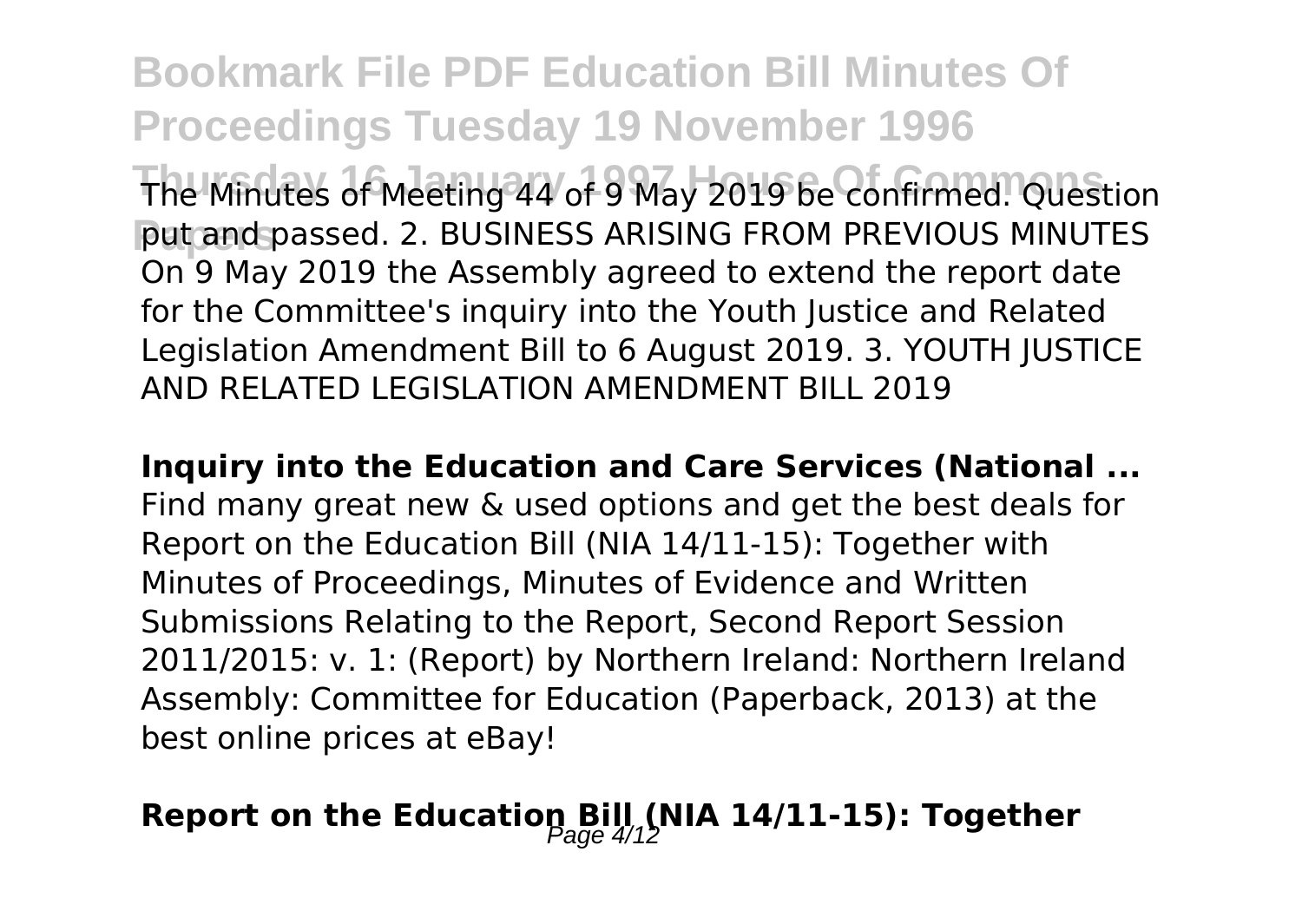**Bookmark File PDF Education Bill Minutes Of Proceedings Tuesday 19 November 1996 Thursday 16 January 1997 House Of Commons with ...** RECORD OF PROCEEDINGS MINUTES OF THE WILLOUGHBY-EASTLAKE CITY SCHOOL DISTRICT BOARD OF EDUCATION MEETING The regular meeting of the Board of Education of the Willoughby-Eastlake City School District was held Monday, July 8, 2019 at 7:00 p.m. at the Administration Building located at 35353 Curtis Blvd.,

### **RECORD OF PROCEEDINGS MINUTES OF THE WILLOUGHBY-EASTLAKE ...**

MINUTES OF PROCEEDINGS OF THE ENGLISH MONTREAL SCHOOL BOARD ... THAT the minutes of December 19, 2019 be approved as presented. Adopted Resolution # 20-02-25-7.1 7.2 January 20, 2020 (Special Board) IT WAS MOVED BY THE TRUSTEE, MS. M. JENNINGS, THAT the minutes of January 20, 2020 be ... the Education Act, ...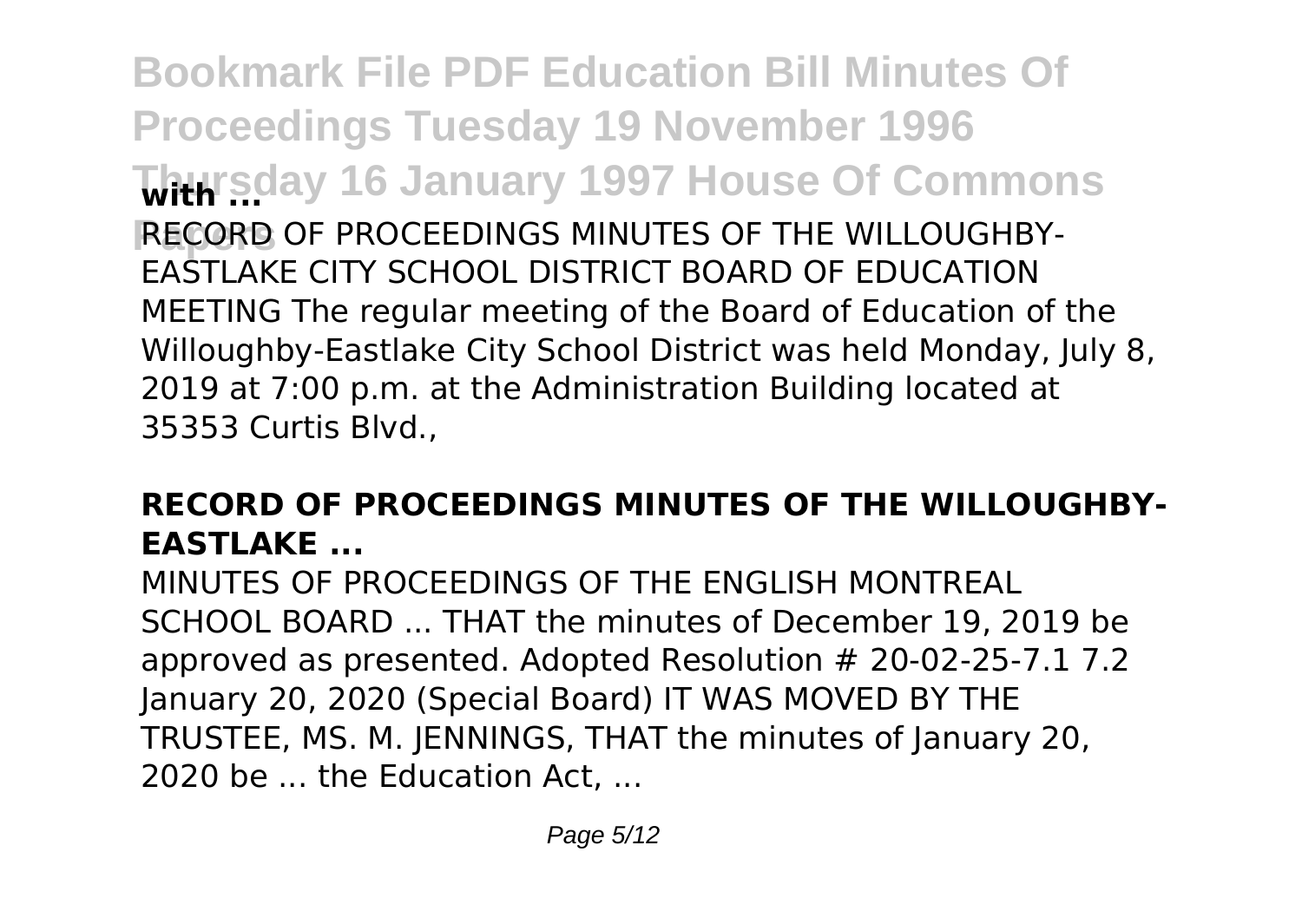## **Bookmark File PDF Education Bill Minutes Of Proceedings Tuesday 19 November 1996 MINUTES OF PROCEEDINGS OF THE ENGLISH MONTREAL Papers SCHOOL ...**

The Regular Meeting of the Board of Education for the School District of Osceola was held in the Middle School IMC on September 2, 2020. The meeting was called to order by President Brooke Kulzer at 6:30 P.M. with roll call taken: Pete Kammerud – yes; Kysa Marten –yes, Brian Meyer – yes ...

**Minutes of Osceola School Board Proceedings | Public ...** MINUTES OF PROCEEDINGS Parliamentary Year 5, No. 36, Session 5 Meeting of the Parliament Wednesday 2 September 2020 Note: (DT) signifies a decision taken at Decision Time. The meeting opened at 12.20 pm. 1. First Minister's Questions: Questions were answered by the First Minister (Nicola Sturgeon). 2.

## **MINUTES OF PROCEEDINGS - parliament.scot**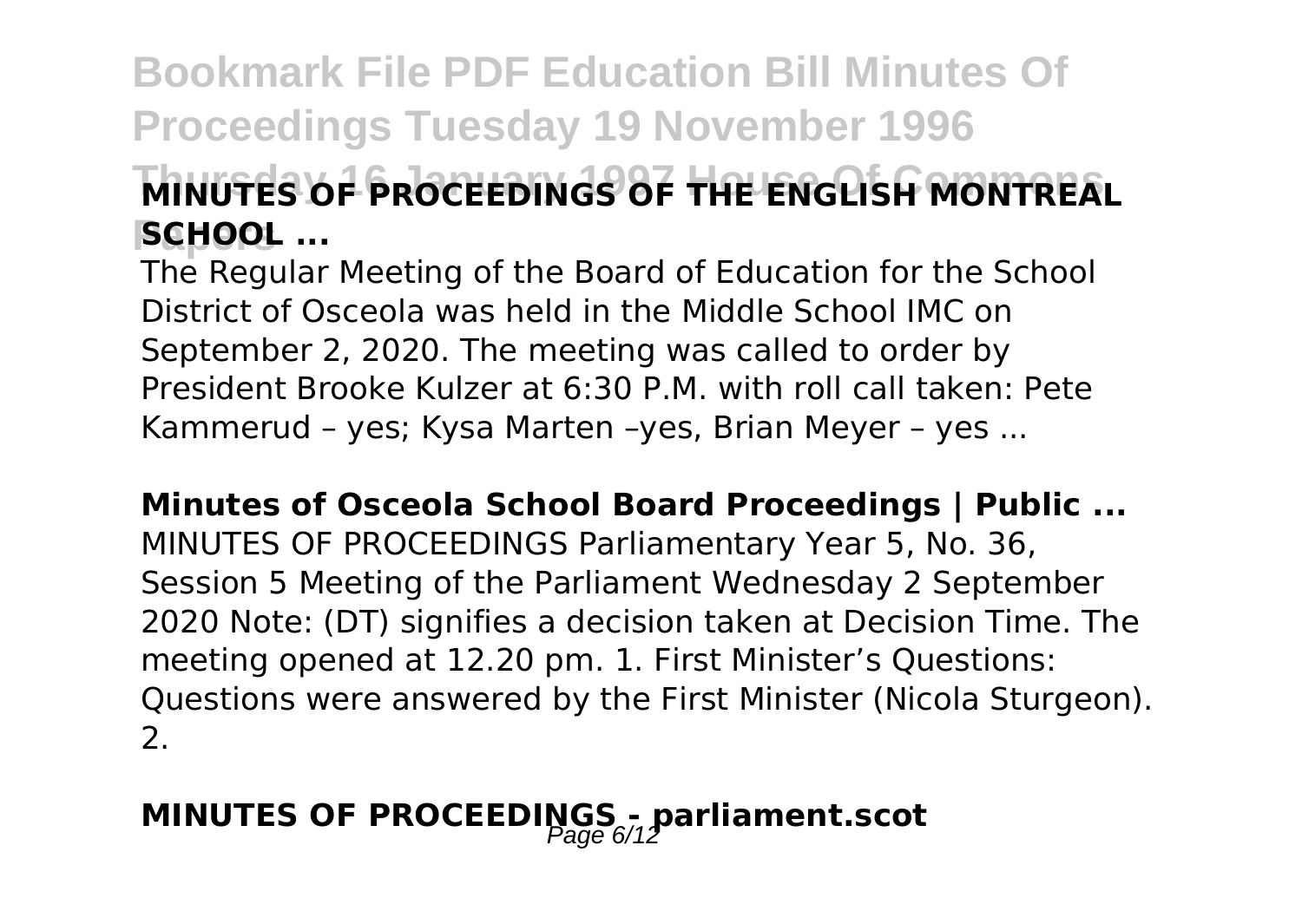**Bookmark File PDF Education Bill Minutes Of Proceedings Tuesday 19 November 1996** MINUTES OF PROCEEDINGS No. 216 TUESDAY, 15 SEPTEMBER **Papers** 2020 1. Meeting of Council The Council assembled at 2.00pm pursuant to order. The President, Hon Kate Doust, took the Chair. Prayers and an Acknowledgement of Country were read. 2. Message from His Excellency the Governor — Assent to Bill

#### **WESTERN AUSTRALIA LEGISLATIVE COUNCIL MINUTES OF PROCEEDINGS**

MINUTES OF PROCEEDINGS Parliamentary Year 5, No. 30, Session 5 Meeting of the Parliament Wednesday 19 August 2020 Note: (DT) signifies a decision taken at Decision Time. The meeting opened at 2.30 pm. 1. Solicitors in the Supreme Courts of Scotland (Amendment) Bill: Christine

#### **MINUTES OF PROCEEDINGS Wednesday 19 August 2020**

Minutes of Proceedings; Shared Education Bill Minutes of Proceedings. 4 November  $2015_{20}$  Department of Education. 13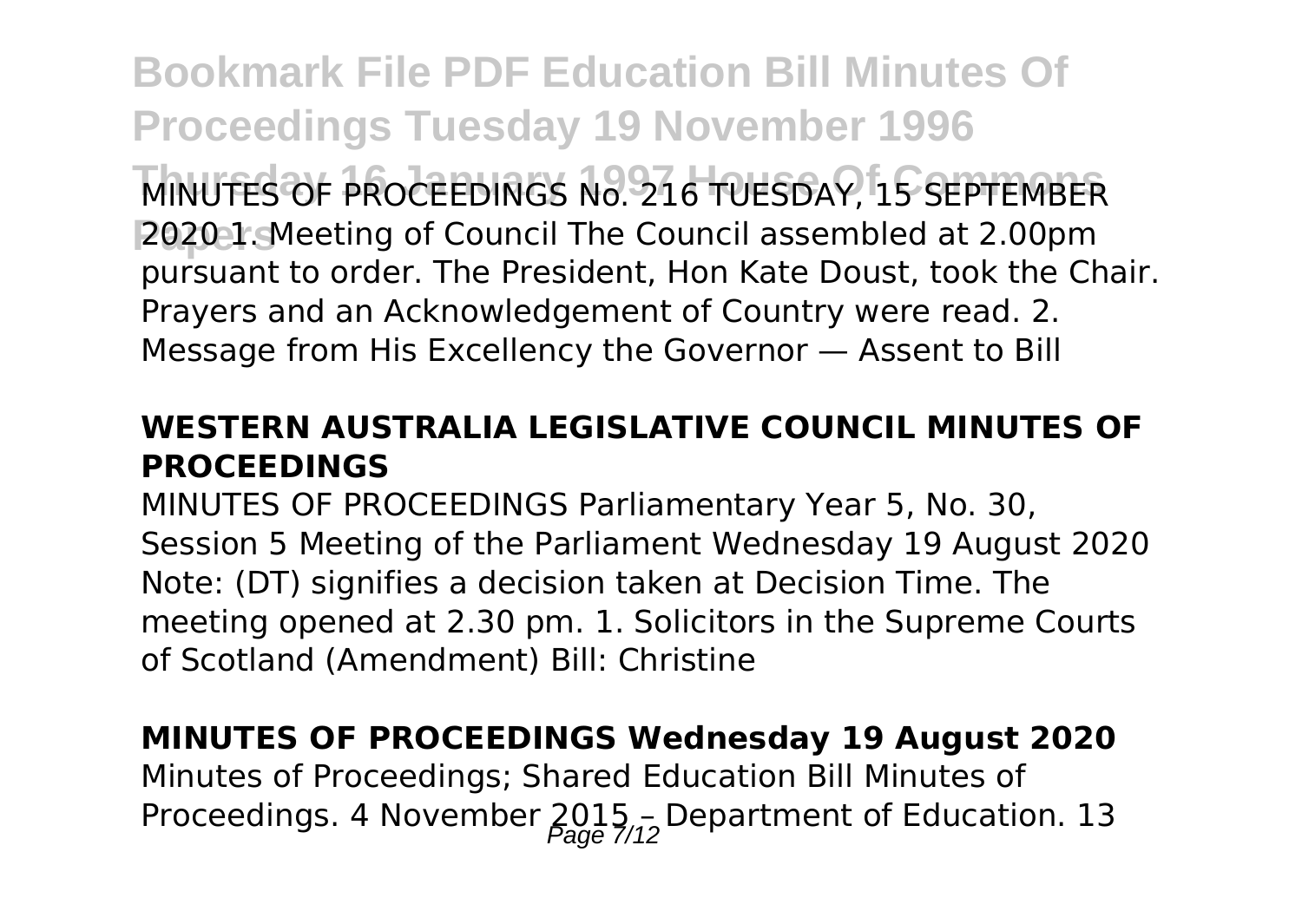**Bookmark File PDF Education Bill Minutes Of Proceedings Tuesday 19 November 1996** January 2016 - NI Anti-Bullying Form; Children's Law Centre; and **a joint briefing from Tor Bank School and the NAHT. 20 January** 2016 – Assemby Research, Joint briefing from Equality Commission NI and NI Human Rights ...

#### **Minutes of Proceedings - niassembly.gov.uk**

(1) I N GENERAL.—Section 7(a)(2)(A) of the Small Business Act  $(15 \text{ U.S.C. } 636(a)(2)(A))$  is amended by striking "equal to—" and all that follows through the end of the subparagraph and inserting "equal to 100 percent of the balance of the financing outstanding at the time of disbursement of the loan.".

**Text - S.3548 - 116th Congress (2019-2020): CARES Act ...** The Minutes of the Proceedings are the official record of proceedings of the Legislative Council. Separate from Hansard, which is the transcript of what is said in debate, the Minutes are the record of all the formal actions and decisions of the Council.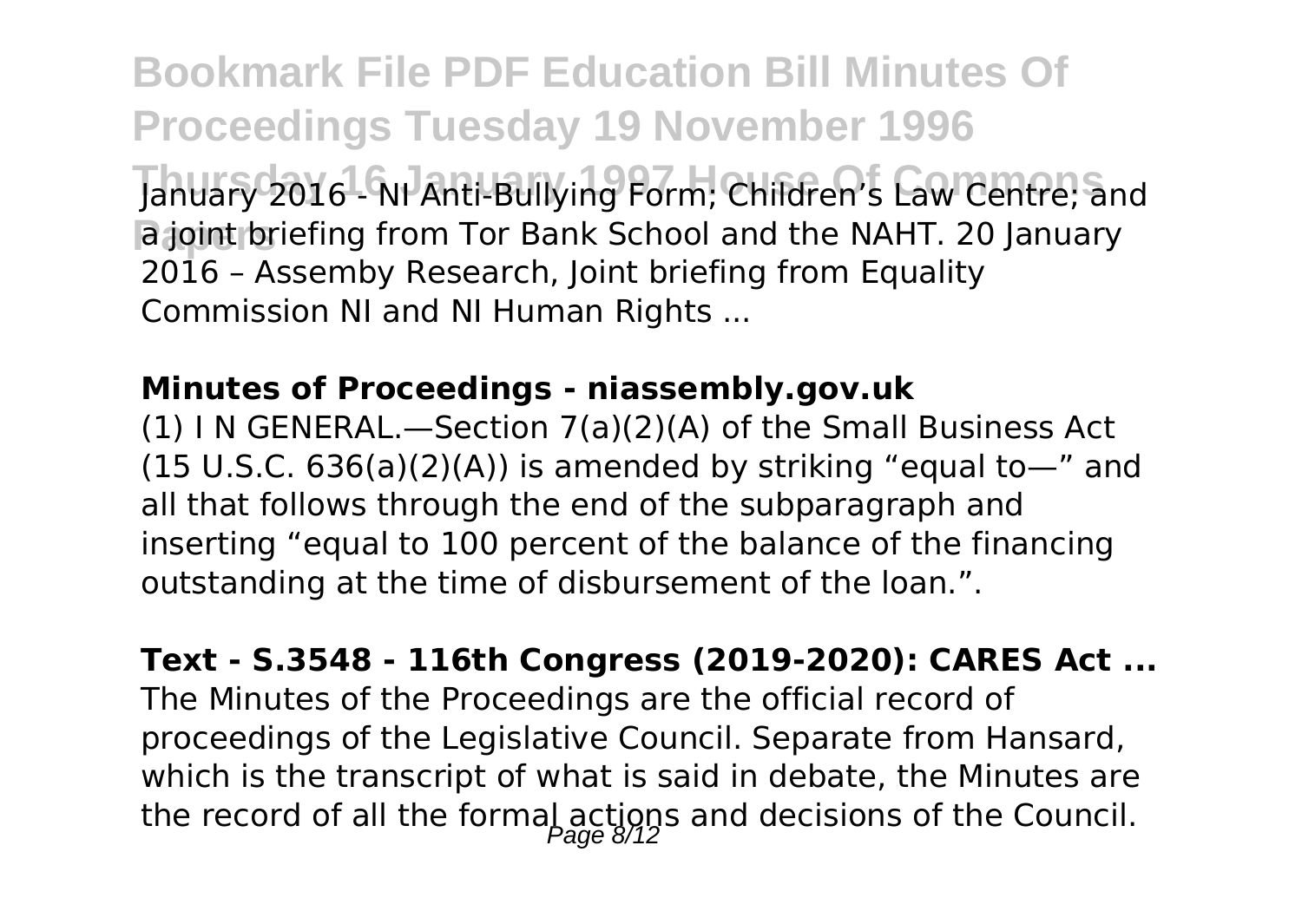**Bookmark File PDF Education Bill Minutes Of Proceedings Tuesday 19 November 1996** A daily proof of the Minutes is published at the end of each<sup>ns</sup> sitting day.

#### **Parliament of Victoria - Minutes of Proceedings**

Opposition boycotts Lok Sabha proceedings. ... He says the Bill gives an impetus to education and employment in the northeast region and supports the Bill. ... "Three minutes time for division  $WAS$ 

#### **Parliament proceedings updates | September 22, 2020 - The ...**

These minutes are a draft record of the proceedings of the House of Representatives as they occur, and are subject to revision. The official record of proceedings is the Votes and Proceedings. This site is updated every five minutes when the House is sitting. Regular refreshing of your screen will provide the latest proceedings through the day.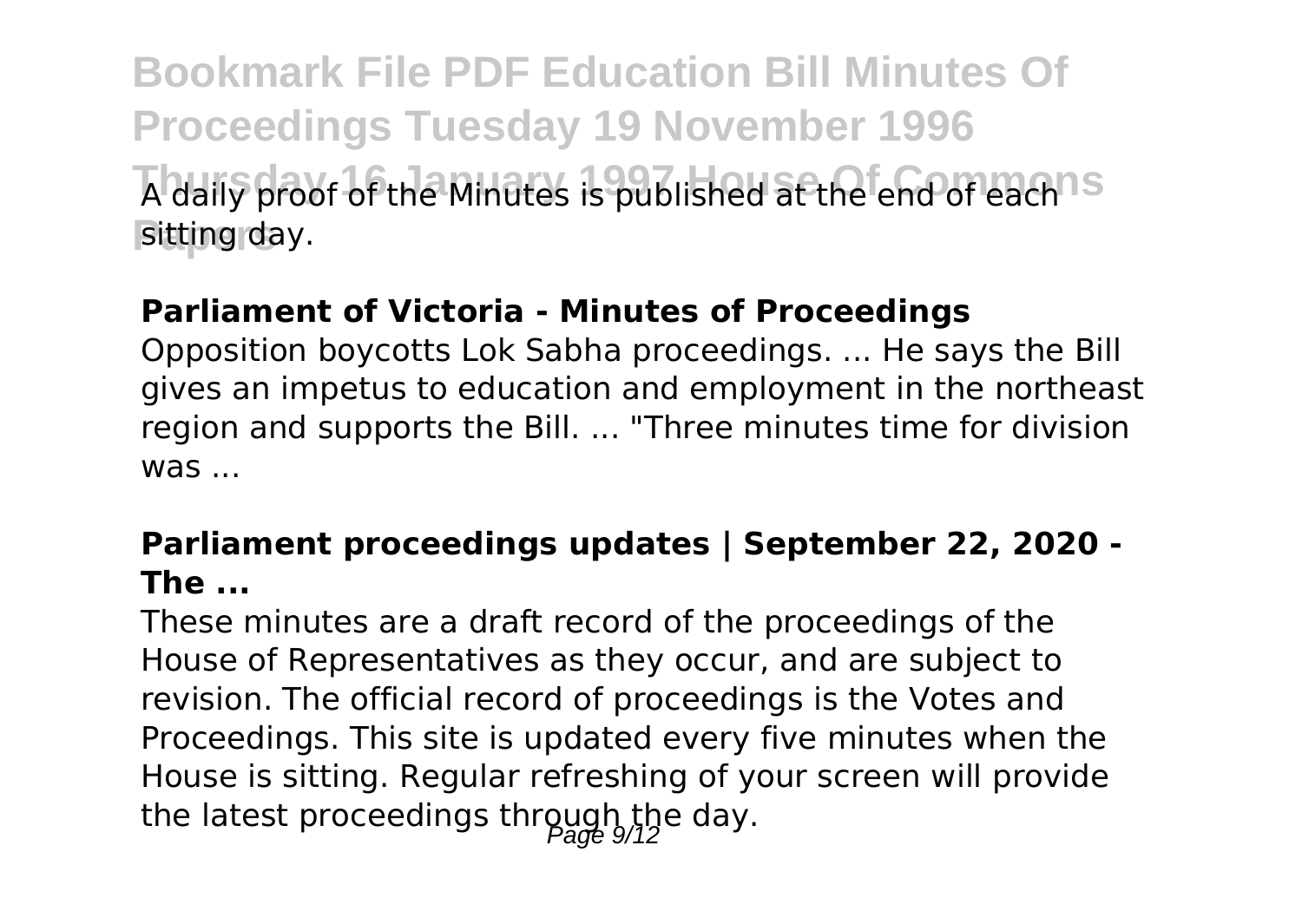## **Bookmark File PDF Education Bill Minutes Of Proceedings Tuesday 19 November 1996 Thursday 16 January 1997 House Of Commons**

### **Pive Minutes - Parliament of Australia**

AMLE's mission is to contribute to management learning and education by publishing theory, empirical research, reviews, critiques, and resources that address the processes of management teaching and the learning that results from it.Additionally, AMLE publishes work that addresses important issues in the institutional environment and administration of business schools and their stakeholders.

### **Academy of Management Learning & Education**

Department of Education has 0 sub-categories that you can use to track a more targeted set of legislation: Subject areas of legislation are provided by the Library of Congress. Launched in 2004, GovTrack helps everyone learn about and track the activities of the United States Congress. This is a ...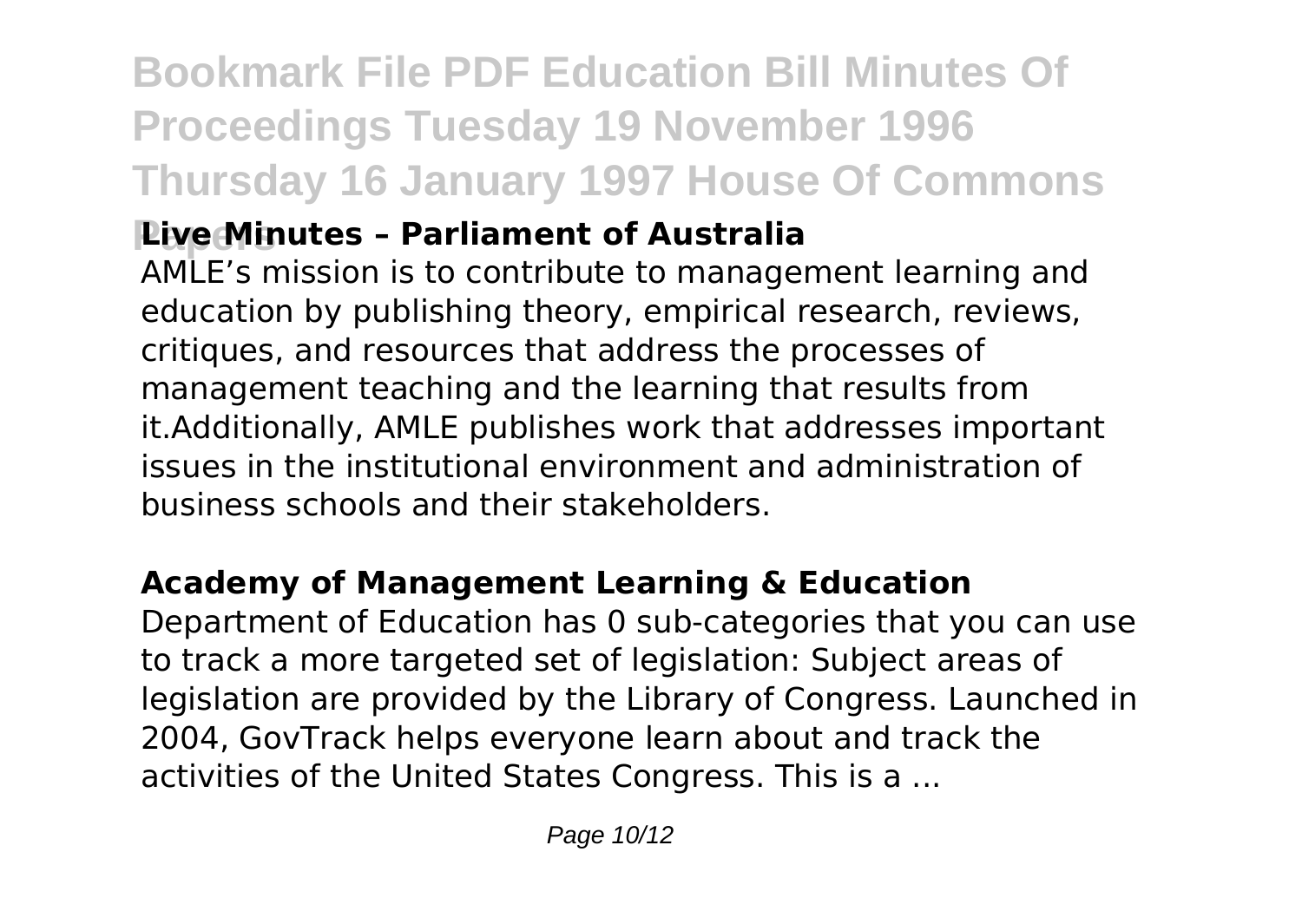**Bookmark File PDF Education Bill Minutes Of Proceedings Tuesday 19 November 1996 Department of Education Bills - GovFrack.us**ommons **Papers** (11) Copy of Further Correspondence between the Irish Government and the Commissioners: With extracts from Minutes of the Proceedings of the Commissioners, ... Again I am also interested whether the Irish Intermediate education Act had any major impact on the education of girls beyond the elementary stage of education.

#### **History of Education System Ireland | All Schools**

The Regular Meeting of the Board of Education for the School District of Osceola was held in the Middle School IMC on September 23, 2020. The meeting was called to order by President Brooke Kulzer at 6:30 P.M. with roll call taken: Pete Kammerud – yes; Kysa Marten –yes, Brian Meyer – yes ...

## **Minutes of Osceola School Board Proceedings | Public ...** Contact 1058 Capitol Way S. Olympia, WA 98501 Phone: (360)